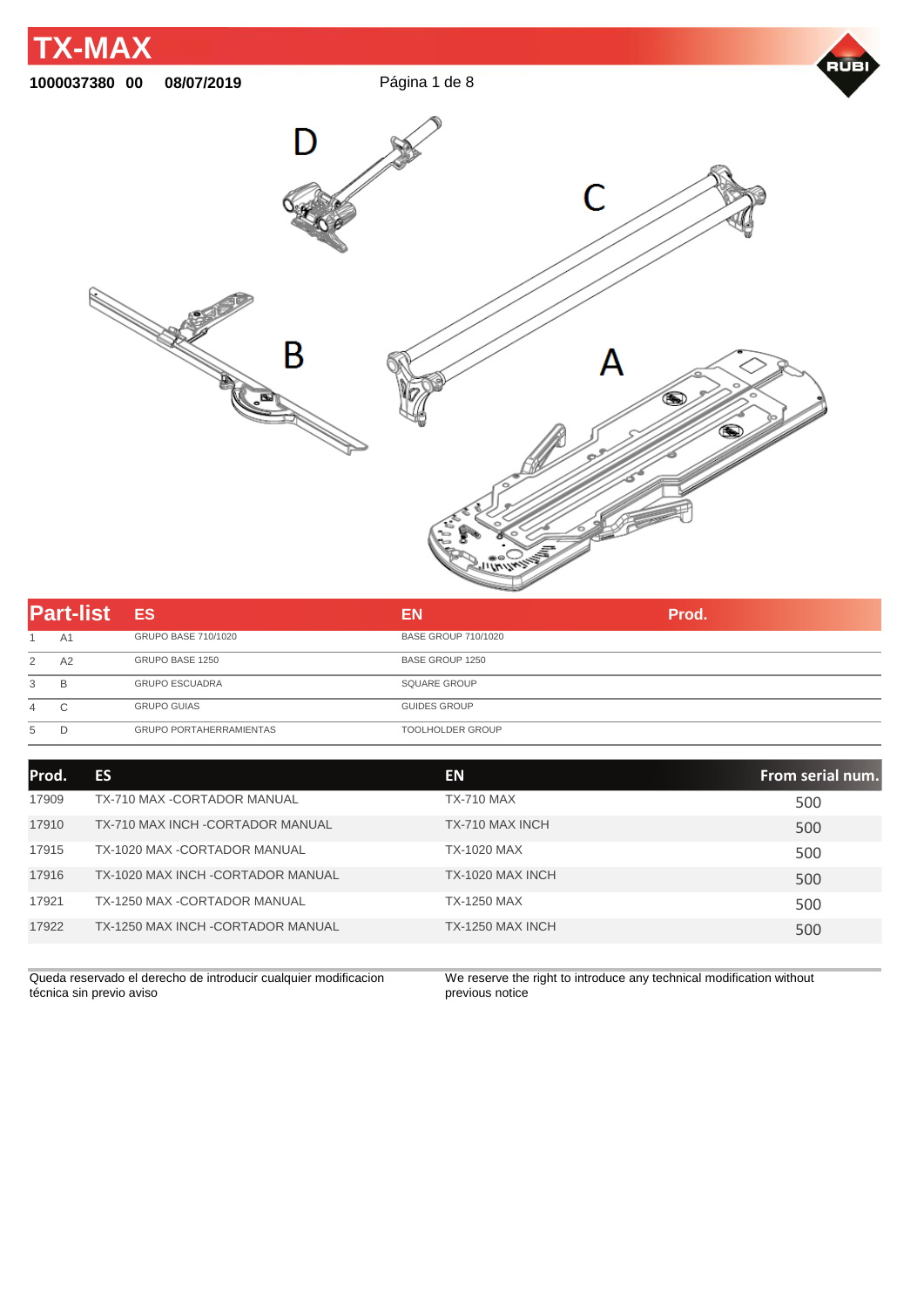





| <b>Part-list</b> |       |                | ES                                | EN                                | Prod.                      |
|------------------|-------|----------------|-----------------------------------|-----------------------------------|----------------------------|
|                  | 18483 |                | BASE TX-700 V4 ROJO INY.          | BASE TX-700 V4 RED INJ.           | 17909, 17910               |
| 1                | 14175 |                | <b>BASE TQ-1000</b>               | <b>BASE TQ-1000</b>               | 17915, 17916               |
| 2                | 17014 |                | BASE FLOTANTE DER.TX-900 V2       | FLOATING BASE RIGHT TX-900 V2     | 17915, 17916               |
| 3                | 17015 |                | BASE FLOTANTE IZQ.TX-900 V2       | FLOATING BASE LEFT TX-900 V2      | 17915, 17916               |
| 4                | 12097 | 6              | MUELLE COMPRESION 35,2X13 Ø1,7    | COMPRESSION SPRING 35,2X13 Ø1,7   | 17909, 17910, 17915, 17916 |
| 5                | 12086 | 10             | <b>CLIP BASE FLOTANTE TI</b>      | CLIP FLOATING BASE TI             | 17909, 17910, 17915, 17916 |
| 6                | 40020 | 3              | TUERCA DIN 985 M6 CL8 ZN AUTOBLOC | HEX LOCK NUT DIN 985 M6 CL8 ZP    | 17909, 17910, 17915, 17916 |
| $\overline{7}$   | 17549 | $\overline{4}$ | CONTERA GOMA ESF.Ø 21X25          | RUBBER ROUND RIBBED INSERT Ø21X25 | 17909, 17910, 17915, 17916 |
| 8                | 55038 | $\overline{2}$ | TORN DIN 912 M6X25 6.8 ZN         | SCREW DIN 912 M6X25 6.8 ZP        | 17909, 17910, 17915, 17916 |
| 9                | 18695 | $\overline{2}$ | BRAZO DE APOYO TX MAX             | <b>SUPPORT ARM TX MAX</b>         | 17909, 17910, 17915, 17916 |
| 10               | 12403 |                | MUELLE COMPRESION 15,2X7,8 Ø0,8   | COMPRESSION SPRING 15,2X7,8 Ø0,8  | 17909, 17910, 17915, 17916 |
| 11               | 14089 |                | ARAND CON INSERTO PARA REF:14117  | WASHER AND INSERT FOR REF:14117   | 17909, 17910, 17915, 17916 |
| 12               | 18660 |                | CASQ.MUELLE CIERRE RAPIDO TX      | CAM LEVER SPRING BUSHING TX       | 17909, 17910, 17915, 17916 |
| 13               | 45038 |                | ARAND DIN 9021 A6,4 ZN            | WASHER DIN 9021 A6,4 ZP           | 17909, 17910, 17915, 17916 |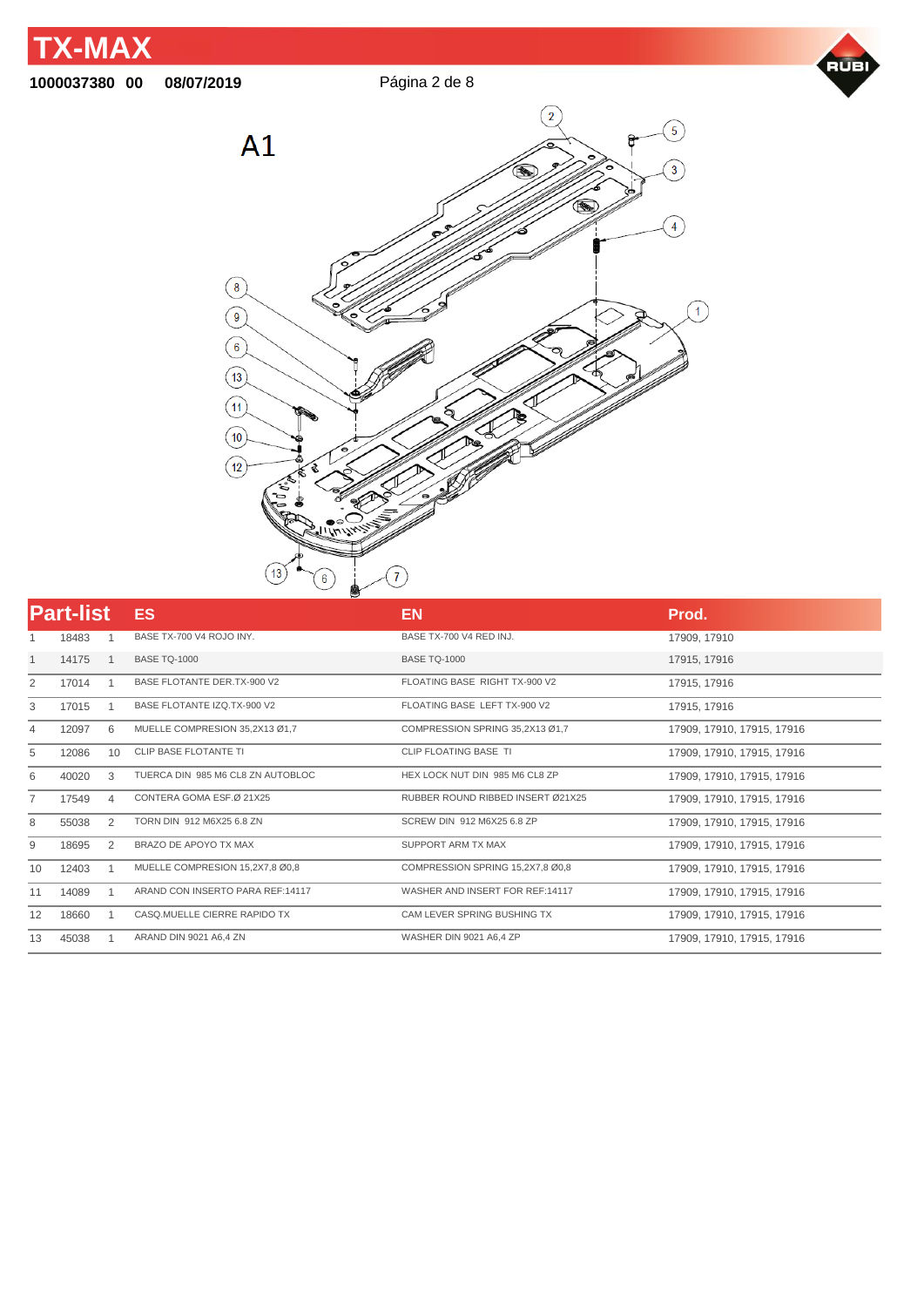## **TX-MAX**

## **00 08/07/2019** Página 3 de 8







|    | <b>Part-list</b> |                | ES <sub></sub>                    | <b>EN</b>                         | Prod.        |
|----|------------------|----------------|-----------------------------------|-----------------------------------|--------------|
| 20 | 18660            | -1             | CASQ.MUELLE CIERRE RAPIDO TX      | CAM LEVER SPRING BUSHING TX       | 17921, 17922 |
| 21 | 12403            | 1              | MUELLE COMPRESION 15,2X7,8 Ø0,8   | COMPRESSION SPRING 15,2X7,8 Ø0,8  | 17921, 17922 |
| 22 | 14089            | $\mathbf{1}$   | ARAND CON INSERTO PARA REF:14117  | WASHER AND INSERT FOR REF:14117   | 17921, 17922 |
| 23 | 45038            | 1              | ARAND DIN 9021 A6,4 ZN            | WASHER DIN 9021 A6,4 ZP           | 17921, 17922 |
| 24 | 18685            | $\mathbf{1}$   | BASE TX-1200 V5 INY.              | <b>BASE TX-1200 V5</b>            | 17921, 17922 |
| 29 | 17011            | $\overline{1}$ | BASE FLOTANTE DER.TX-700 V2       | FLOATING BASE RIGHT TX-700 V2     | 17909, 17910 |
| 30 | 17012            | 1              | BASE FLOTANTE IZQ.TX-700 V2       | FLOATING BASE LEFT TX-700 V2      | 17909, 17910 |
| 31 | 40020            | 5              | TUERCA DIN 985 M6 CL8 ZN AUTOBLOC | HEX LOCK NUT DIN 985 M6 CL8 ZP    | 17921, 17922 |
| 38 | 18697            | 1              | REFUERZO BASE TX-1200 V3          | BASE REINFORCEMENT TX-1200 V3     | 17921, 17922 |
| 41 | 47059            | 16             | TORN ISO 7380 M8X16 ULS 6.8 ZN    | SCREW ISO 7380 M8X16 (ULS) 6.8 ZP | 17921, 17922 |
| 43 | 17367            | 2              | RUEDA Ø 42 MM                     | WHEEL DIA.42 MM                   | 17921, 17922 |
| 44 | 17373            | 2              | HORQUILLA RUEDA TX-N V2           | WHEEL FORK TX-N V2                | 17921, 17922 |
| 45 | 70104            | 4              | TUERCA DIN 6923 M5 CL8 ZN         | NUT DIN 6923 M5 CL8 ZP            | 17921, 17922 |
| 46 | 12418            | 2              | ARAND DIA.6 RETEN. ZN BLANCO      | WASHER DIA.6 ZP                   | 17921, 17922 |
| 47 | 57335            | $\overline{4}$ | TUERCA DIN 6923 M8 CL8 ZN         | NUT DIN 6923 M8 CL8 ZP            | 17921, 17922 |
| 48 | 55038            | 4              | TORN DIN 912 M6X25 6.8 ZN         | SCREW DIN 912 M6X25 6.8 ZP        | 17921, 17922 |
| 49 | 18695            | $\overline{4}$ | BRAZO DE APOYO TX MAX             | SUPPORT ARM TX MAX                | 17921, 17922 |
| 50 | 55095            | 4              | TORN DIN 7991 M8X16 8.8 ZN        | SCREW DIN 7991 M8X16 8.8 ZP       | 17921, 17922 |
| 51 | 13111            | 2              | EJE PISADOR RAPID                 | BREAKING FEET AXLE RAPID          | 17921, 17922 |
| 52 | 14117            | $\overline{1}$ | CIERRE RAPIDO M6X35 NEGRO         | CAM LEVER M6X42 BLACK             | 17921, 17922 |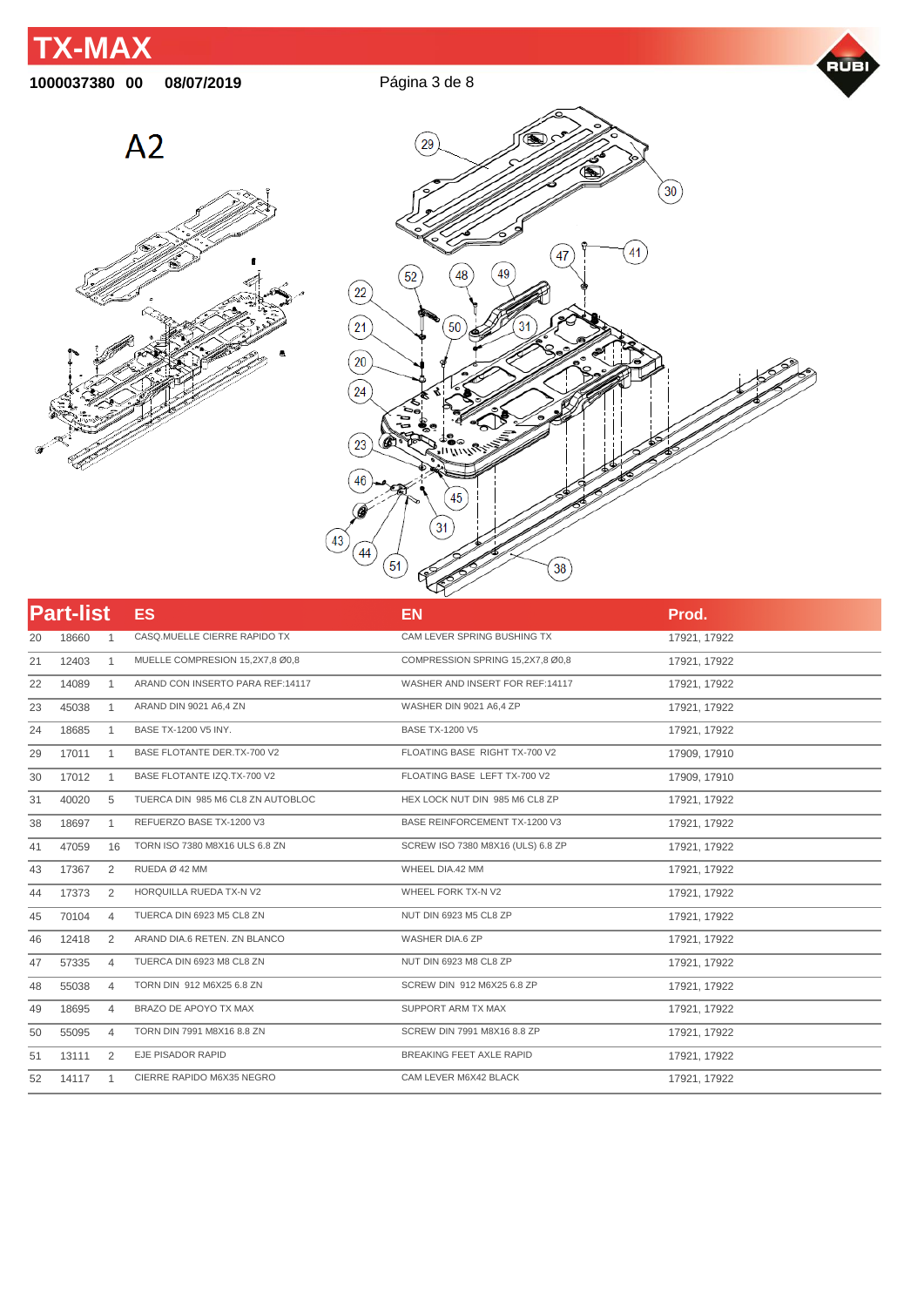

| <b>Part-list</b> |       |                | <b>ES</b>                         | <b>EN</b>                         | Prod.        |
|------------------|-------|----------------|-----------------------------------|-----------------------------------|--------------|
| 25               | 18687 |                | BASE TX-1200 V5 S/MEC.INY.        | BASE TX-1200 V5 S/MEC.            | 17921, 17922 |
| 26               | 18698 |                | EMPALME BASE TX-1200 V4           | JOINT BASE TX-1200 V4             | 17921, 17922 |
| 27               | 17032 |                | BASE FLOTANTE IZQ.TX-1200 V2      | FLOATING BASE LEFT TX-1200 V2     | 17921, 17922 |
| 28               | 17031 |                | BASE FLOTANTE DER.TX-1200 V2      | FLOATING BASE RIGHT TX-1200 V2    | 17921, 17922 |
| 32               | 12086 | 16             | CLIP BASE FLOTANTE TI             | CLIP FLOATING BASE TI             | 17921, 17922 |
| 33               | 17549 | 8              | CONTERA GOMA ESF.Ø 21X25          | RUBBER ROUND RIBBED INSERT Ø21X25 | 17921, 17922 |
| 34               | 45342 |                | ASA PLASTICO 116MM M8             | PLASTIC HANDLE 116MM M8           | 17921, 17922 |
| 35               | 60432 | 2              | TORN DIN 912 M8X20 6.8 ZN BLANCO  | SCREW DIN 912 M8X20 6.8           | 17921, 17922 |
| 36               | 45056 | 2              | ARAND DIN 125 A8,4 ZN             | WASHER DIN 125 A8,4 ZP            | 17921, 17922 |
| 37               | 55048 | 2              | TUERCA DIN 985 M8 CL8 ZN AUTOBL.  | HEX LOCK NUT DIN 985 M8 CL8 ZP    | 17921, 17922 |
| 39               | 16296 |                | REFUERZO COSTILLA TX-1200 V2 ROJO | RIB REINFORCEMENT TX-1200 V2 RED  | 17921, 17922 |
| 40               | 57035 | $\overline{4}$ | REMACHE DIN 7337-A Ø 5X12 AL/S    | ALUMINIUM RIVET W/BORE 5X12       | 17921, 17922 |
| 42               | 12097 | 8              | MUELLE COMPRESION 35.2X13 Ø1.7    | COMPRESSION SPRING 35.2X13 Ø1.7   | 17921, 17922 |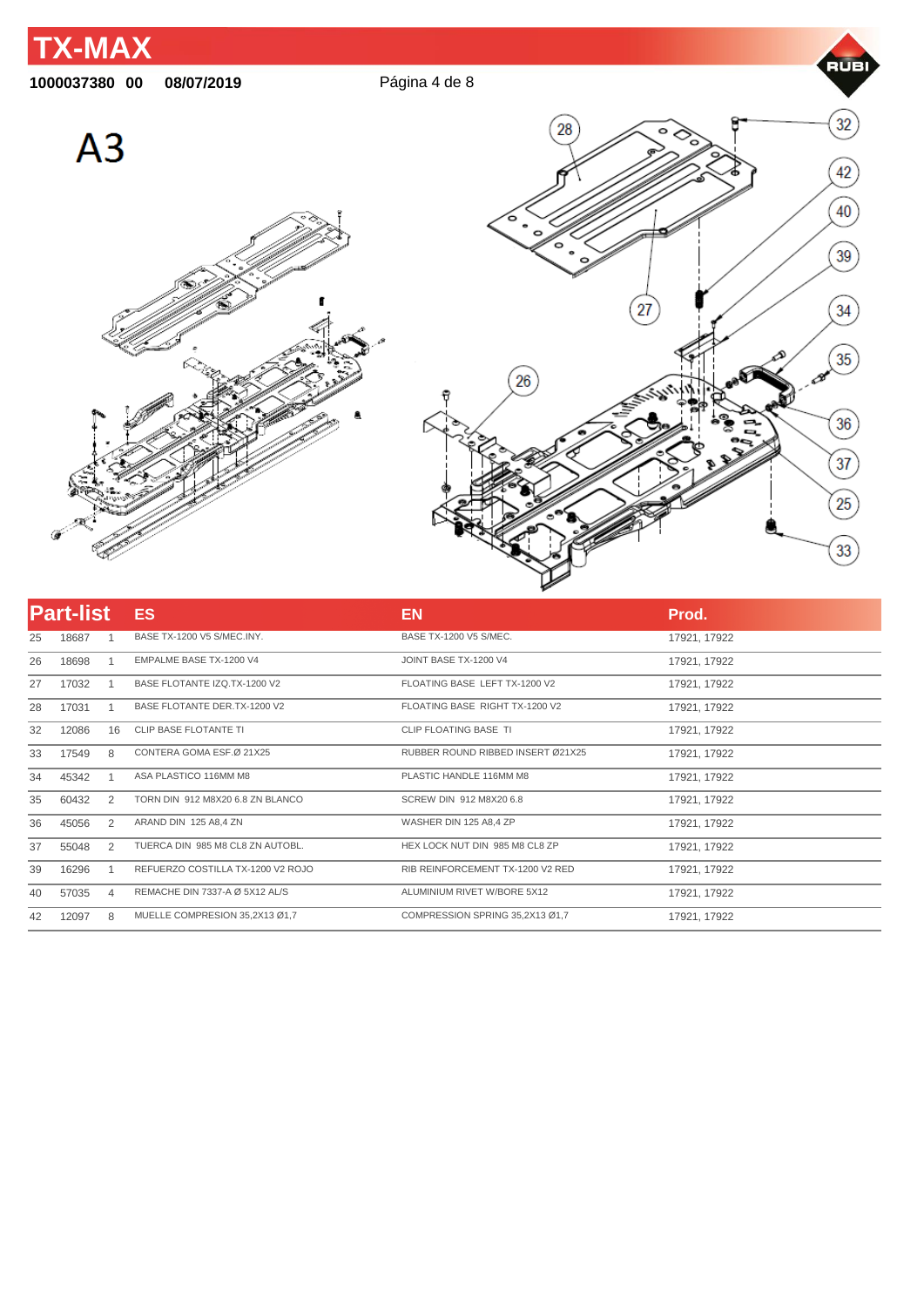

|    | <b>Part-list</b> | <b>ES</b>                        | EN                               | Prod. |
|----|------------------|----------------------------------|----------------------------------|-------|
| 60 | 18730            | CJ.ESCUADRA TX MAX GRABADA MM    | SQUARE ASS. TX MAX MM            |       |
| 61 | 12190            | BOTON ANCLAJE TI/R V2            | <b>LOCKING BUTTON TI/R V2</b>    |       |
| 62 | 12403            | MUELLE COMPRESION 15,2X7,8 Ø0,8  | COMPRESSION SPRING 15,2X7,8 Ø0,8 |       |
| 63 | 18828            | GUIA TOPE LATERAL TX MAX V2      | LATERAL TOP GUIDE TX MAX V2      |       |
| 64 | 12513            | POMO M10X25 ROSCA LATON          | <b>KNOB M10X25</b>               |       |
| 65 | 57485            | TAPON POMO M6 ROJO               | RED COVER KNOB M6                |       |
| 67 | 7357             | TORN DIN 933 M6X30 6.8 ZN        | SCREW DIN 933 M6X30 6.8 ZP       |       |
| 68 | 18424            | TOPE LATERAL GIRATORIO TR MAGNET | ROTATING LATERAL TOP TR MAGNET   |       |
| 69 | 13255            | POMO M6 ESTANDAR ROJO V2         | RED STANDARD M6 KNOB V2          |       |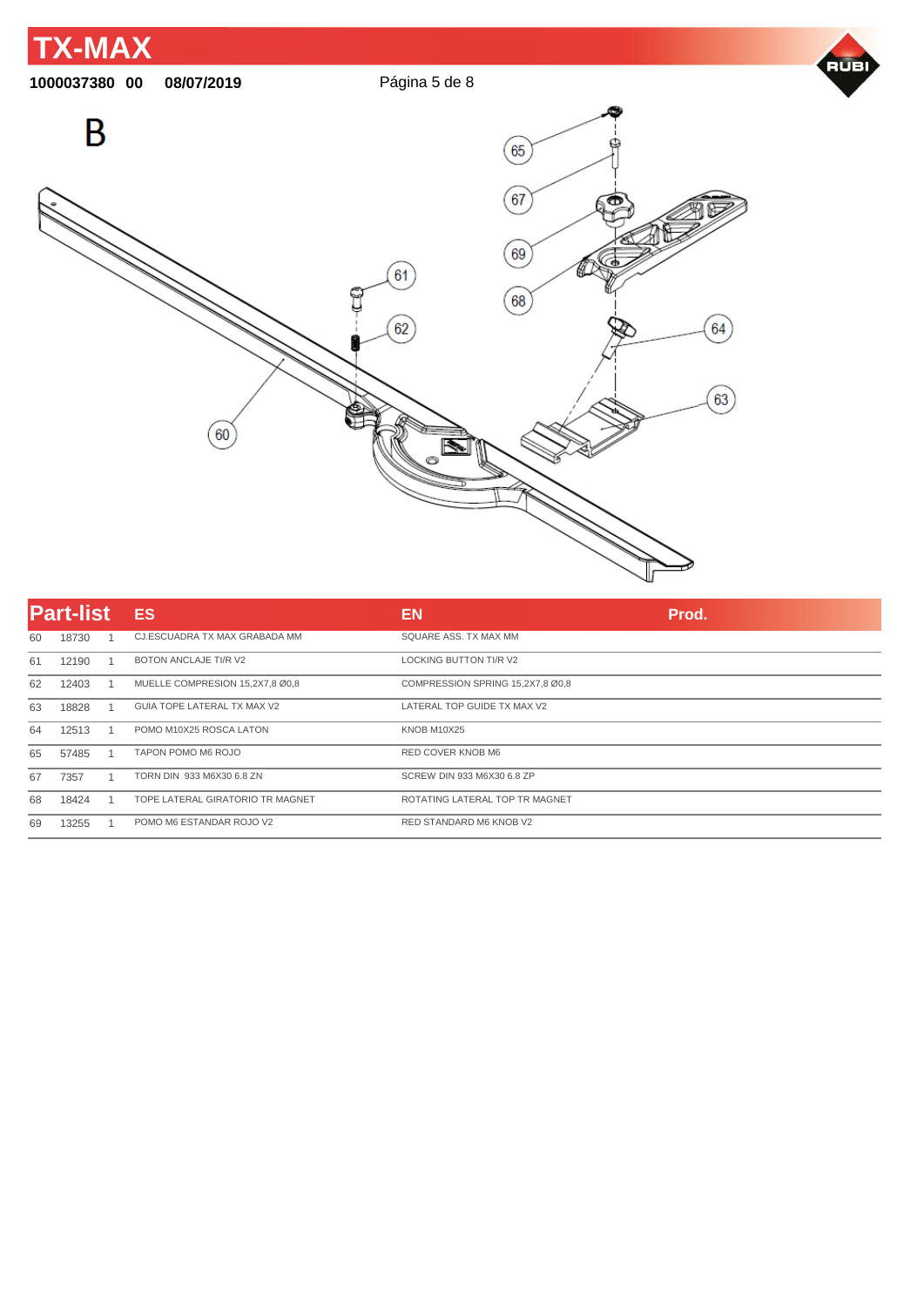

| <b>Part-list</b> |       |             | <b>ES</b>                               | <b>EN</b>                              | Prod.        |
|------------------|-------|-------------|-----------------------------------------|----------------------------------------|--------------|
| 70               | 18505 | 2           | SOPORTE GUIA TX MAX                     | <b>GUIDE SUPPORT TX MAX</b>            |              |
| 71               | 18659 | 4           | <b>TAPON GUIA TX MAX</b>                | <b>GUIDE CAP TX MAX</b>                |              |
| 72               | 15172 | 4           | TORN DIN 6921 M8X25 6.8 ZN              | SCREW DIN 6921 M8X25 6.8 ZP            |              |
| 73               | 17005 | 4           | TORN DIN 912 M5X20 6.8 ZN BLANCO        | SCREW DIN 912 M5X20 6.8 ZP WHITE       |              |
| 74               | 18549 | 4           | TOPE CORREDERA Ø30X38X10                | FRONT SLIDER TOP Ø30X38X10 TX MAX      |              |
| 75               | 18517 | 2           | GUIA Ø 30 Ø 26 L=885,5                  | GUIDE Ø 30 Ø 26 L=885,5                | 17909, 17910 |
| 75               | 18657 | 2           | GUIA Ø 30 Ø 26 L=1205,5                 | GUIDE Ø 30 Ø 26 L=1205,5               | 17915, 17916 |
| 75               | 18658 | 2           | GUIA Ø 30 Ø 26 L=1424                   | GUIDE Ø 30 Ø 26 L=1424                 | 17921, 17922 |
| 76               | 15761 |             | CIERRE MALETA 89X54 TS50/60, TR, TM, TX | PLASTIC LATCH 89X54 (TS50/60,TR,TM,TX) |              |
| 77               | 15829 | 2           | CIERRE MALETA 54X31 CENTRAL TX V2       | PLASTIC LATCH 54X31 CENTRAL TX V2      |              |
| 78               | 17877 |             | CJ.MALETA TX-1200-N V2                  | CASE SET TX-1200-N V2                  | 17921, 17922 |
| 78               | 18839 | $\mathbf 1$ | CJ.MALETA TX-1020                       | CASE SET TX-1020                       | 17915, 17916 |
| 78               | 17875 |             | CJ.MALETA TX-700/N V2                   | CASE SET TX-700/N V2                   | 17909, 17910 |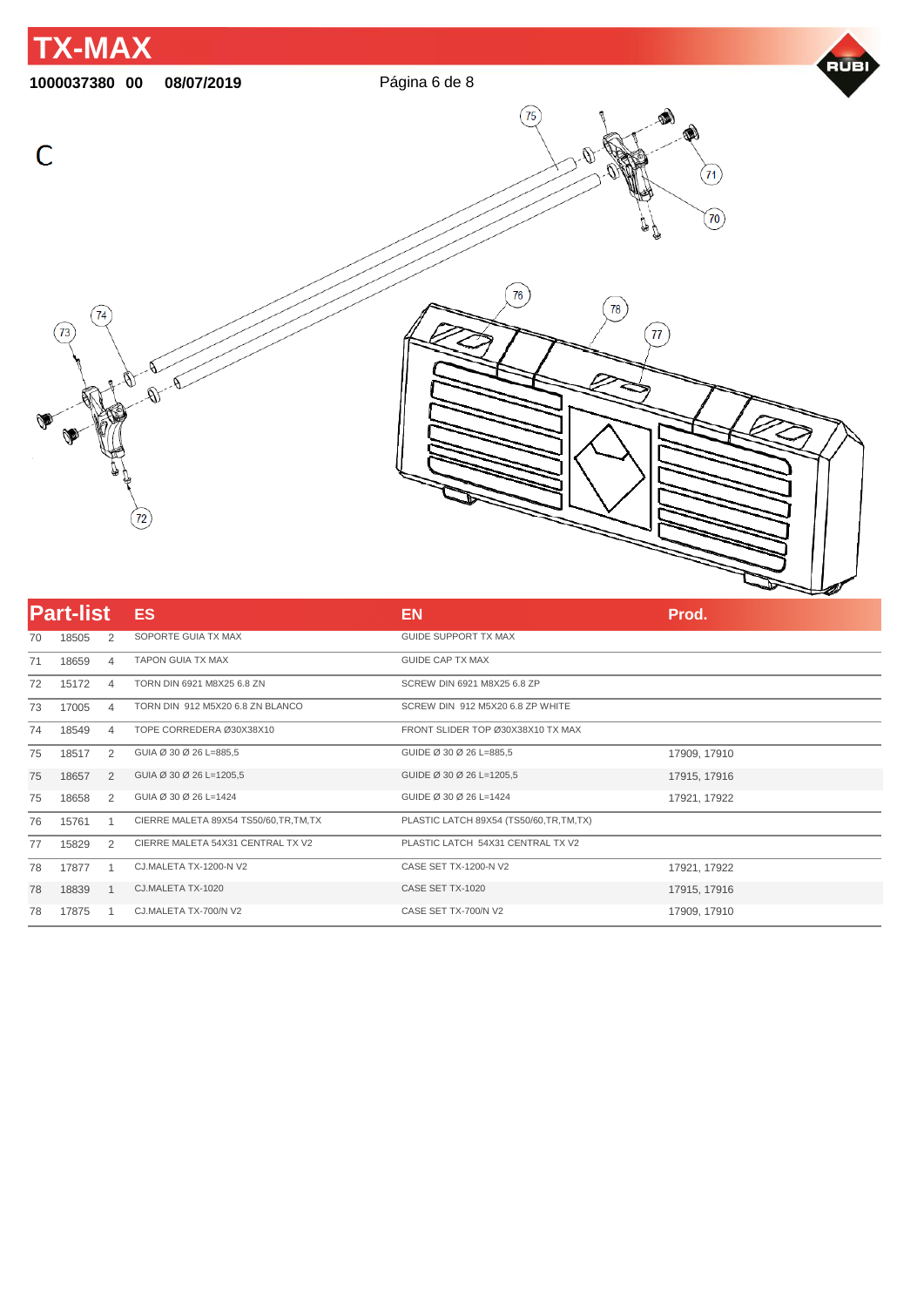**00 08/07/2019** Página 7 de 8







|     | <b>Part-list</b> |   | <b>ES</b>                         | <b>EN</b>                         | Prod. |
|-----|------------------|---|-----------------------------------|-----------------------------------|-------|
| 101 | 18481            |   | VARILLA DESCLAVADO TX MAX         | UNFIXING BAR TX MAX               |       |
| 102 | 17706            |   | PALANCA M16X1,5 L=400 CARRITO TZ  | LEVER M16X1.5 L=400 TOOLHOLDER TZ |       |
| 103 | 18480            |   | SOPORTE GATILLO TX MAX            | TRIGGER SUPPORT TX MAX            |       |
| 104 | 18473            |   | <b>GATILLO TX MAX</b>             | <b>TRIGGER TX MAX</b>             |       |
| 113 | 40020            |   | TUERCA DIN 985 M6 CL8 ZN AUTOBLOC | HEX LOCK NUT DIN 985 M6 CL8 ZP    |       |
| 114 | 17715            |   | TORN DIN 912 M6X45 8.8 ZN         | SCREW DIN 912 M6X45 8.8 ZP        |       |
| 119 | 18833            |   | CASQ 22,6X32X40X18 ZN             | BUSHING 22,6X32X40X18 ZP          |       |
| 120 | 18832            | 2 | PRISIONERO DIN 914 M6X8           | <b>PIN DIN 914 M6X8</b>           |       |
| 121 | 17751            |   | MANGO RUBI Ø22                    | HANDLE RUBI Ø22                   |       |